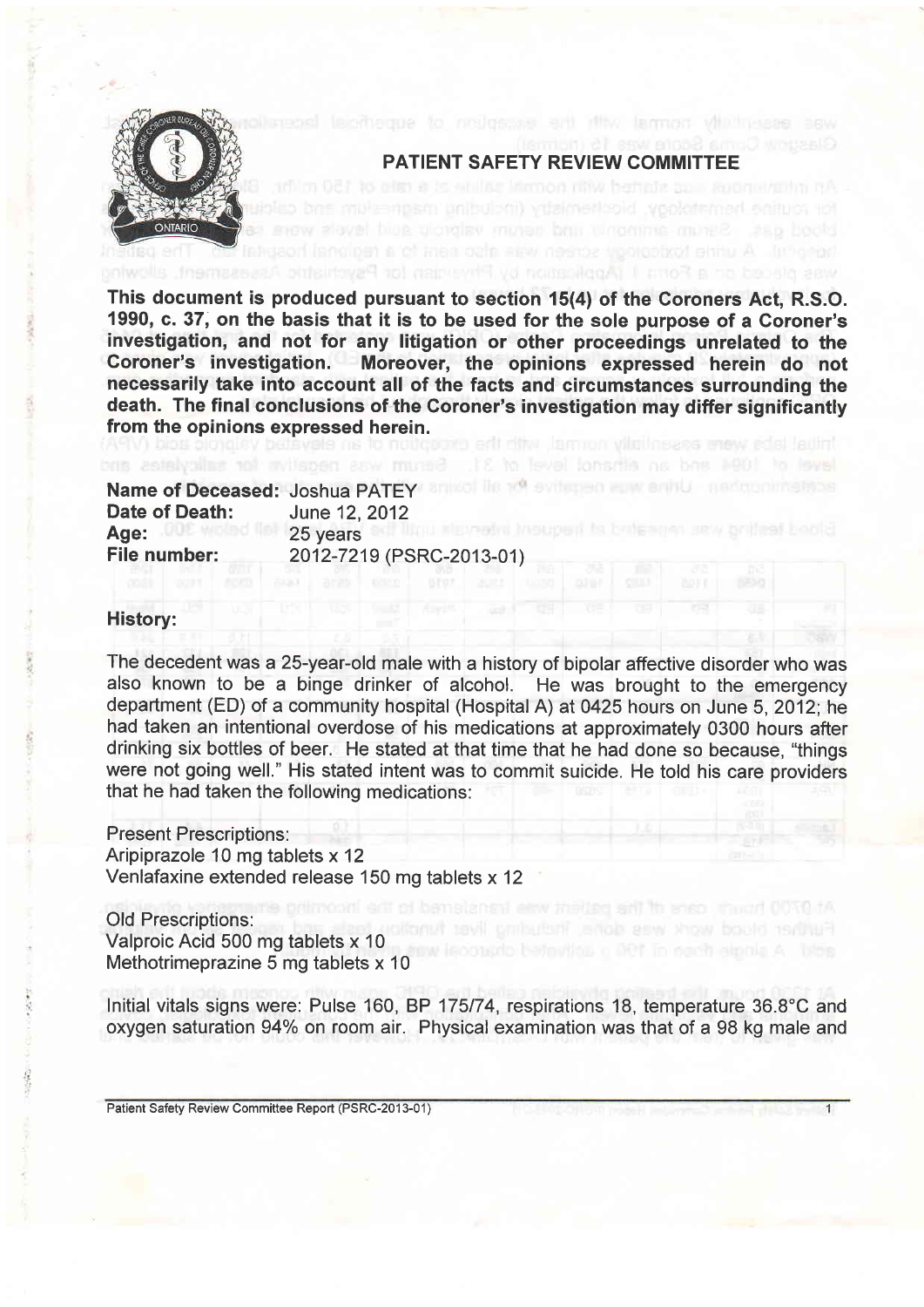was essentially normal with the exception of superficial lacerations to one wrist. Glasgow Coma Score was 15 (normal).

An intravenous was started with normal saline at a rate of 150 ml/hr. Bloods were drawn for routine hematology, biochemistry (including magnesium and calcium), and a venous blood gas. Serum ammonia and serum valproic acid levels were sent out to another hospital. A urine toxicology screen was also sent to a regional hospital lab. The patient was placed on a Form 1 (Application by Physician for Psychiatric Assessment, allowing for involuntary admission for up to 72 hours).

The Ontario Poison Information Centre (OPIC) was contacted for the first time at 0445 (approximately 20 minutes after initial presentation to the ED). Initial advice was given to perform a full toxicology screen and to treat the patient with standard supportive care. oPlc continued to follow the patient closely throughout his hospital stay.

Initial labs were essentially normal, with the exception of an elevated valproic acid (VPA) level of 1094 and an ethanol level of 31. Serum was negative for salicylates and acetaminophen. Urine was negative for all toxins with the exception of cannabis.

|                       | 5/6<br>0455              | 5/6<br>1105 | 5/6<br>1452 | 5/6<br>1910 | 6/6<br>0800 | 6/6<br>1305 | 6/6<br>1910 | 6/6<br>2300  | 7/6<br>0515 | 7/6<br>1445 | 10/6<br>0305 | 11/6<br>1100 | 12/6<br>1600 |
|-----------------------|--------------------------|-------------|-------------|-------------|-------------|-------------|-------------|--------------|-------------|-------------|--------------|--------------|--------------|
| <b>Pt</b><br>location | <b>ED</b>                | <b>ED</b>   | <b>ED</b>   | <b>ED</b>   | ED          | <b>ED</b>   | Psych       | Med/<br>Tele | <b>ICU</b>  | ICU         | ICU          | <b>ICU</b>   | Med/<br>Tele |
| <b>WBC</b>            | 7.3                      |             |             |             |             |             |             | 7.0          | 8.3         |             | 11.0         | 18.9         | 24.6         |
| Hgb                   | 154                      |             |             |             |             |             |             | 138          | 130         |             | 126          | 132          | 121          |
| platelets             | 208                      |             |             |             |             |             |             | 180          | 183         |             | 157          | 199          | 139          |
| <b>AST</b>            | 30<br>$(19-48)$          |             | 30          |             |             |             |             | 22           | 23          |             |              | 120          | 87           |
| <b>ALT</b>            | 36<br>$(21 - 72)$        |             | 28          |             |             |             |             | 22           | 21          |             |              | 68           | 56           |
| <b>GGT</b>            | $(15-73)$                |             |             |             |             |             |             | 56           | 52          |             |              | 258          |              |
| <b>INR</b>            | 1.0                      |             |             |             |             |             |             | 1.0          | 1.0         |             |              | 1.1          | 1.3          |
| NH <sub>3</sub>       | 92<br>$(9-33)$           | 238         | 279         | 499         | 18          | 100         | 358         |              | 53          | 78          | 71           | 23           | 71           |
| <b>VPA</b>            | 1094<br>$(350 -$<br>700) | >1040       | 4115        | 2620        | < 69        | 701         | 661         |              | 443         | 299         |              |              |              |
| Lactate               | $(0.5-2)$                |             | 3.1         |             |             |             |             |              | 1.0         |             |              | 4.4          | 11.1         |
| <b>CK</b>             | 118<br>$(55-170)$        |             |             |             |             |             |             |              | 230         |             |              | 1536         | 1345         |

Blood testing was repeated at frequent intervals until the VPA level fell below 300.

At 0700 hours, care of the patient was transferred to the incoming emergency physician. Further blood work was done, including liver function tests and repeat serum valproic acid. A single dose of 100 g activated charcoal was given by mouth.

At 1330 hours, the treating physician called the OPIC again with concern about the rising ammonia and valproate levels. After consultation with the consultant toxicologist, advice was given to treat the patient with L-carnitine lV. However this could not be started until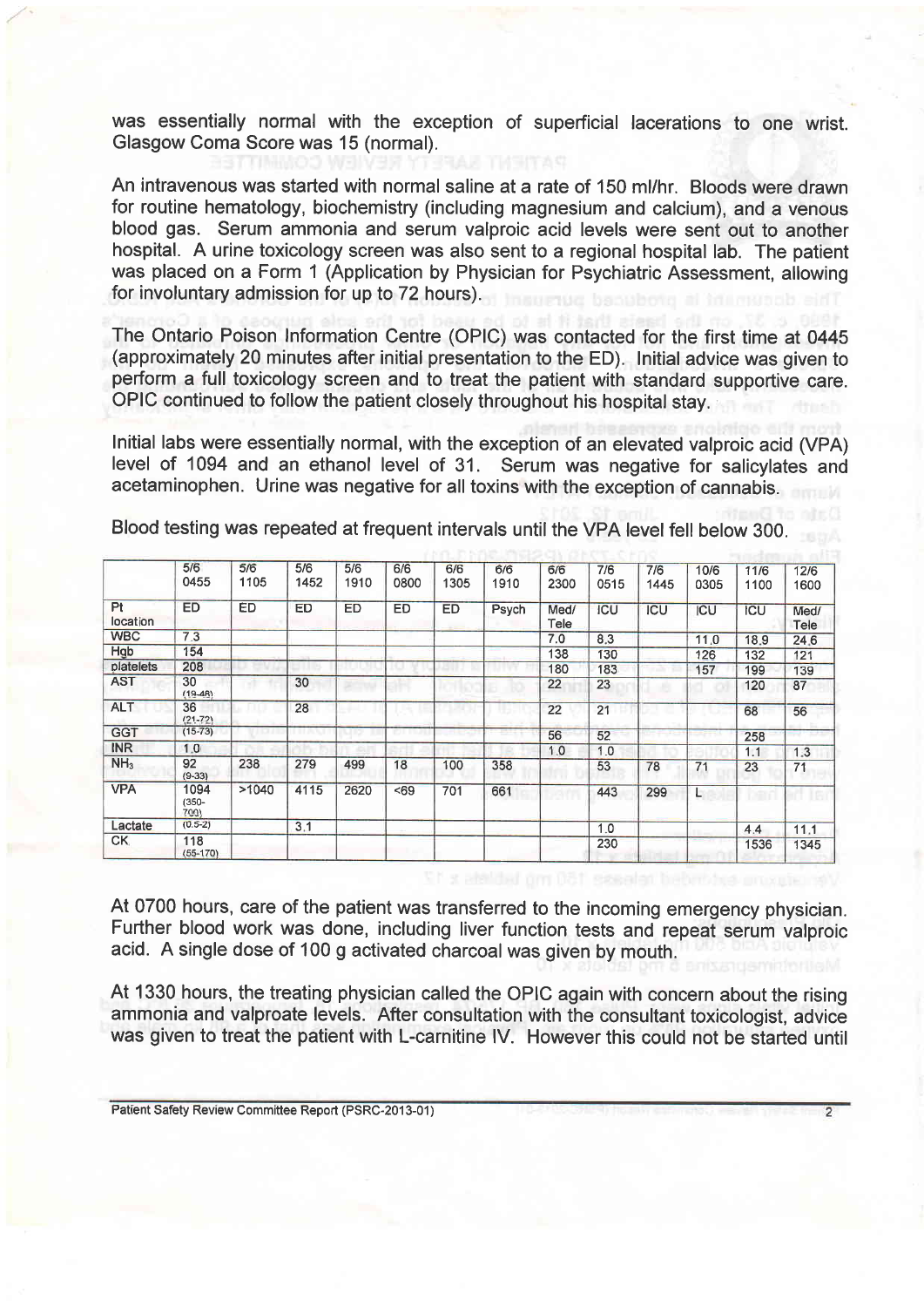approximately 1800 hours as it needed to be obtained from another hospital 20 km away.

Over the course of his first 36 hours in hospital, the patient remained in the ED. Vital  $p^{\prime}$ ,  $p^{\lambda}$ ,  $p^{\lambda}$  is signs were stable throughout this time and the patient gradually became more lucid. At  $\sim$ approximately 1500 hours on June 6, 2012, the patient was reassessed by the internist  $\int_{0}^{\infty}$ . caring for him and was felt to be medically stable. The IV L-carnitine was discontinued  $/z$ after a total dose of 9 grams had been administered. He was then assessed by a psychiatrist and removed from the Form 1 prior to transfer to the mental health ward at approximately 1800 hours that day.

Soon after arriving on the mental health floor, OPIC contacted the nursing staff and recommended that the patient continue to be closely monitored on telemetry and have VPA and ammonia levels done every six hours until back in the normal range. For this reason, the patient was transferred to a monitored bed and placed under the care of another internist, as the internist who had provided initial care was not available. The Lcarnitine infusion was restarted.

Soon after arriving in the telemetry unit, the patient developed a tachycardia of 160 and was hypoxic with an  $O_2$  saturation of 58%. A Code Blue was called. It was noted that his  $O<sub>2</sub>$  saturation improved quickly with airway positioning. He was immediately transferred to the ICU where he was extremely agitated, requiring eight people to restrain him. lt was decided to intubate him using propofol and succinylcholine. Despite a propofol infusion at 3 mg/kg/hr, his agitation proved difficult to control in the ICU so he was also started on an infusion of midazolam at 3 mg/hr. Other ICU care was rendered as appropriate. This included heparin 5,000 u SC given every 12 hours.

In order to rule out a structural intracranial cause for his agitation, a CT head was performed early on June 7, 2012; the results were normal.

The patient's vital signs stabilized. On June 8,2012, he was noted to be febrile to 38.4' C. Intravenous ceftriaxone and metronidazole were started for presumed aspiration pneumonia; however, his chest x-ray remained clear. On the morning of June 9,2012, he was noted to be more restless and demonstrated mild hypoxemia necessitating an increase in the FiO<sub>2</sub> to 0.55 and an increase in sedation.

By June 10,2012, his serum levels of ammonia and valproate levels had returned to relatively normal levels. After weaning his sedation throughout the day of June 10, he was extubated on the morning of June 11,2012. Shortly thereafter, he had a brief episode of unresponsiveness, hypoxia and tachycardia that was felt to be related to residual sedation; he was given flumazenil 0.1 mg lV and he appeared to become more alert after this. An ECG taken at that time showed an  $S_1Q_3T_3$  pattern that had not previously been present on his ECG. The patient remained in the ICU for observation for another 24 hours after this episode and was transferred to a telemetry bed the following day.

 $\overline{3}$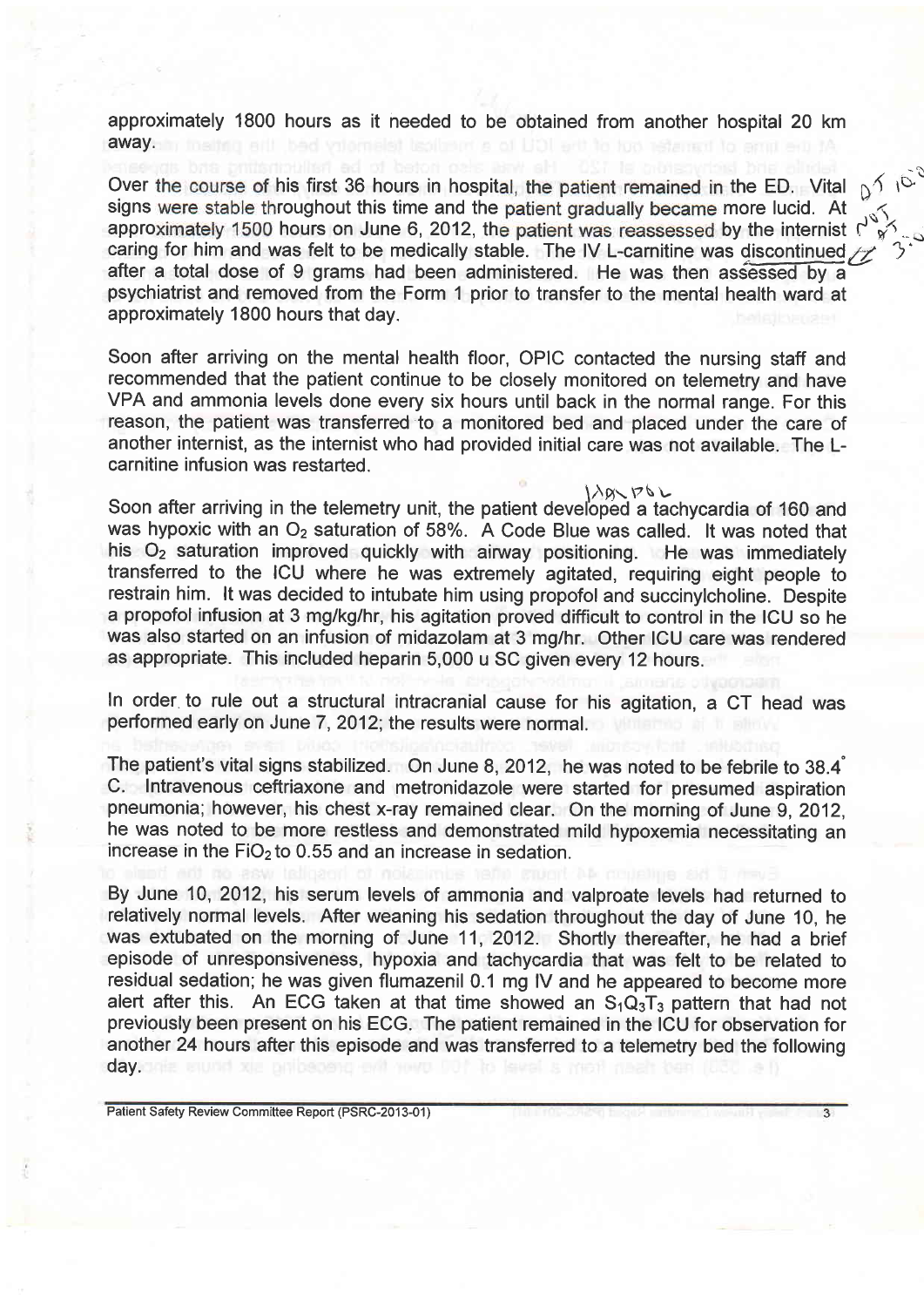At the time of transfer out of the ICU to a medical telemetry bed, the patient remained febrile and tachycardic at 120. He was also noted to be hallucinating and appeared paranoid. Olanzapine 10 mg po TID [by mouth, three times daily], was initiated.

At approximately 1555 hours on June 12, 2012, the patient once again became more tachycardic (160), diaphoretic and cyanotic. His pulse was lost and he became unresponsive. CPR and a full resuscitation ensued, however the initial supraventricular tachycardia and pulseless electrical activity deteriorated to asystole and he could not be resuscitated.

#### Post Mortem:

Cause of death was reported to be bilateral pulmonary emboli secondary to a right popliteal vein thrombosis. The training behavior band on a later side of the

stund as views anot slevel itingering bro-

#### Discussion:

1. Could part of this patient's clinical course have been related to alcohol withdrawal?

It is difficult to comment definitively without knowing more about the patient's prior alcohol use history, such as frequency used, amount, time of last drink, etc. Of note, the patient had none of the typical markers of chronic alcoholism (i.e. macrocytic anemia; thrombocytopenia; elevation of liver enzymes)

While it is certainly conceivable that some aspects of his clinical condition (in particular, tachycardia, fever, confusion/agitation) could have represented an alcohol withdrawal syndrome, there are a number of other possibilities to explain this as well. There does not appear to be any formal documentation of objective measures of alcohol withdrawal (such as the CIWA score), and it is not clear whether this possibility was actively considered by the care team.

Even if his agitation 44 hours after admission to hospital was on the basis of ethanol withdrawal, one could argue that he was at least partially treated for this with IV sedation including benzodiazepines - the treatment of choice for alcohol withdrawal. The amount given for sedation may have been insufficient to effectively treat symptoms and signs of alcohol withdrawal, if this indeed was present.

2. Was the discontinuation of L-camitine therapy on June 6 2012 premature?

The patient appeared clinically stable at that time, although the ammonia level (i.e. 358) had risen from a level of 100 over the preceding six hours since the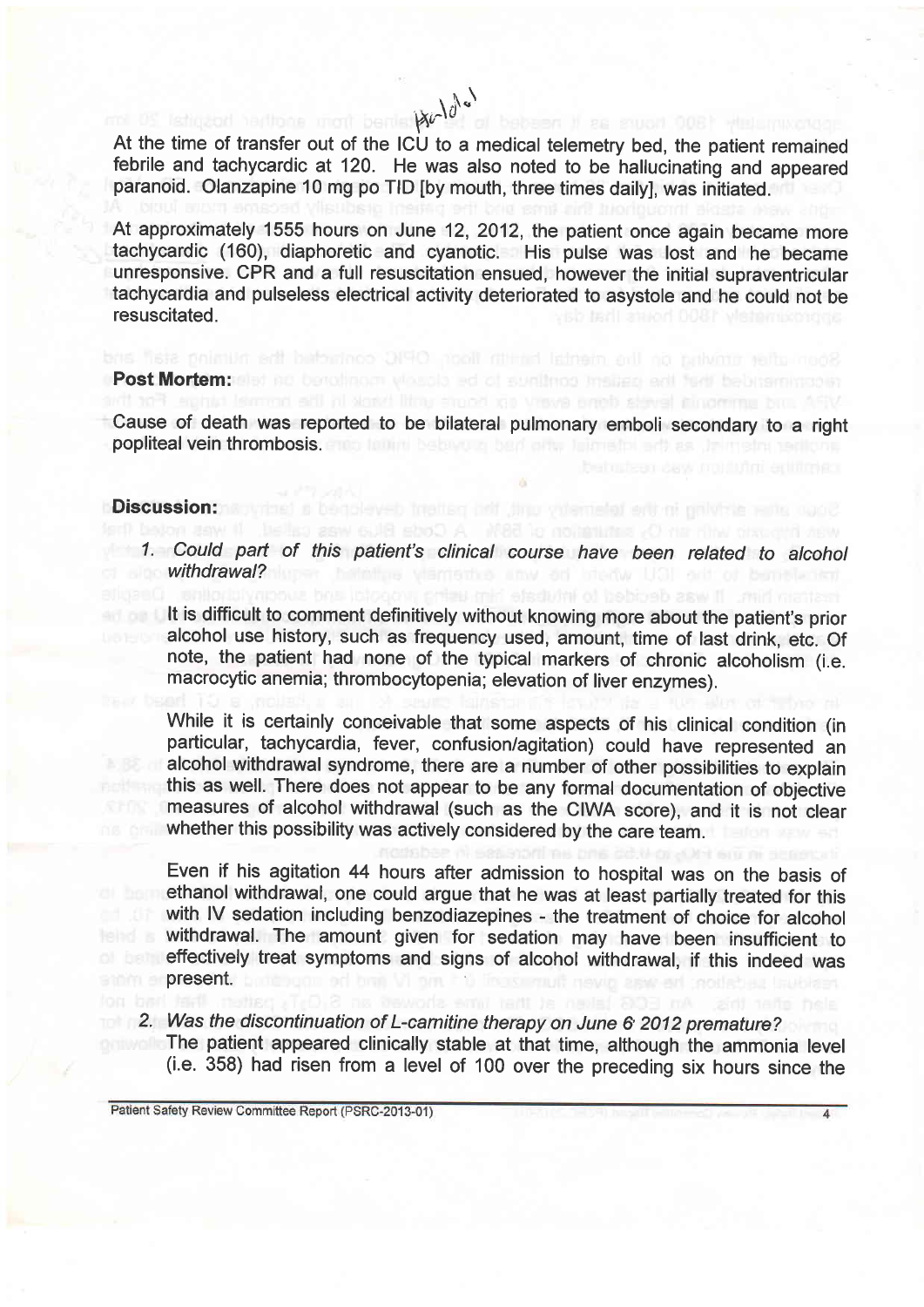discontinuation of the L-carnitine infusion. lt is unclear if the rising ammonia level that evening resulted in his severe agitation that necessitated his intubation in the early hours of June 7,2012. Unfortunately, there is no ammonia level in the chart between 1910 hours on June 6 (i.e. 358) and 0515 on June 7 (i.e 53) that might have helped to determine if the L-carnitine was a significant factor.

3. Was it necessary to keep the patient sedated in the ICU for a little more than four days?

It would appear from ICU nursing notes that attempts were made to keep the propofol and midazolam infusions to a minimum, in concert with orders written by the attending physician. lt is very difficult to determine from the chart whether or not an earlier extubation and hence patient mobilization might have been possible.

Was prophylaxis for venous thromboembolism (VTE) appropiate? 4.

Standard therapy for WE prophylaxis includes heparin 5,000 u S/C Q12H [subcutaneous every 12 hours] as one option. This is the dose that this patient received. lt may have been prudent for this prophylaxis to be initiated in the ED, if indeed he were immobile at that time.

Was timing of discharge from the ICU appropriate?

The episode of hypoxia and tachycardia shortly after extubation on June 11,2012 was thought to have been related to hypoventilation as a result of residual sedation. With hindsight, this may have been the result of a significant but nonfatal pulmonary embolus, and the response to flumazenil coincidental.

## Recommendations:

# To Hospital A, the Ontario Hospital Association, and the Ontario Medical Association:

- 1. Venous thromboembolism (WE) prophylaxis should be initiated as soon as possible after presentation to hospital for any patient in whom it is indicated.
- 2. Greater consideration be given to the possibility that sudden and unexplained hypoxia and tachycardia could be the result of a pulmonary embolus in any patient who has been immobilized for a period of time, even if conventional anticoagulant therapy to prevent venous thromboembolic disease has been part of the treatment regimen.
- 3. Hospitals should review the antidotes they stock on a regular basis, and at least annually. lf a given antidote is not stocked by a hospital, a plan should be in place and readily available to staff in order to ensure that this antidote can be obtained rapidly from another institution or source, on a 24/7 basis.